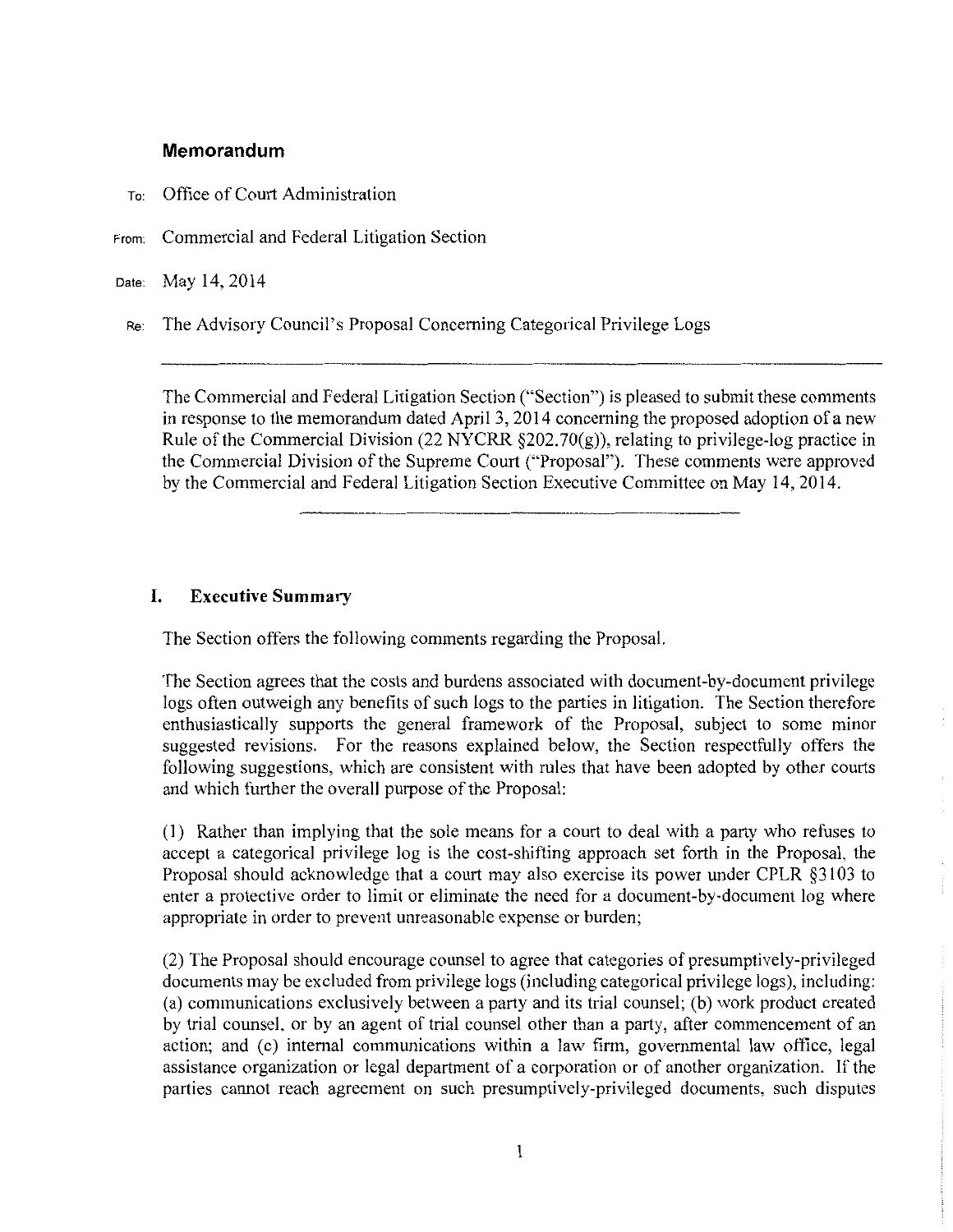should be subject to the same cost-shifting approach, as well as CPLR §3103 protective orders, that would apply to disputes regarding categorical logging; and

(3) Rather than requiring the certification pursuant to 22 NYCRR §130-1.la to set forth "with specificity" those facts supporting the privileged or protected status of the information included with the relevant categories, the certification should be required to include facts sufficient to enable the adversary and court to assess whether the privilege is properly asserted.

# **II. Support for Categorical Privilege Logs**

There is growing recognition by courts and the organized bar that the substantial costs and burdens associated with document-by-document privilege logs often outweigh their benefits. Indeed, in the age of email and other electronic communication, the sheer number of privileged communications that would need to be included on a traditional privilege log has highlighted the need for a more practical approach to privilege logs.

As set forth in the Proposal, in June of 2012, the Chief Judge's Task Force on Commercial Litigation in the  $21<sup>st</sup>$  Century issued a report which concluded that the costs associated with creating privilege logs often outweigh their benefits. Task Force Report at 17. The Task Force Report identified the categorical approach to privilege logs as an appropriate limitation to privilege logs. Categorical privilege logs were also endorsed by the NYSBA in a report approved by the House of Delegates on June 23, 2012. *See* Report of the Special Committee on Discovery and Case Management In Federal Litigation of the New York Bar Association dated 6/23/2012 ("NYSBA Special Committee Report") at 84. Although the NYSBA Special Committee Report addressed discovery in federal court, the concerns in that report regarding the "harrowing burden" of privilege logs applies equally to state court practice. *See* NYSBA Special Committee Report at 73.

Courts have also increasingly embraced the use of categorical privilege logs, including those courts that are well known for their experience in handling complex commercial disputes. *See, e.g.,* SDNY Local Rule 26.2(c) ("[W]hen asserting privilege on the same basis with respect to multiple documents it is presumptively proper to provide the information required by this rule by group or category."); Delaware Chancery Court Practice Guidelines, 7(b)(ii).

In light of the above, the Section supports the overall purpose and framework of the Proposal in promoting the use of categorical privilege logs.

## **III. Suggestions To Further the Goals of the Proposal**

The Section respectfully offers the following suggested minor revisions to the Proposal, which it believes will further the desirable goals of the Proposal.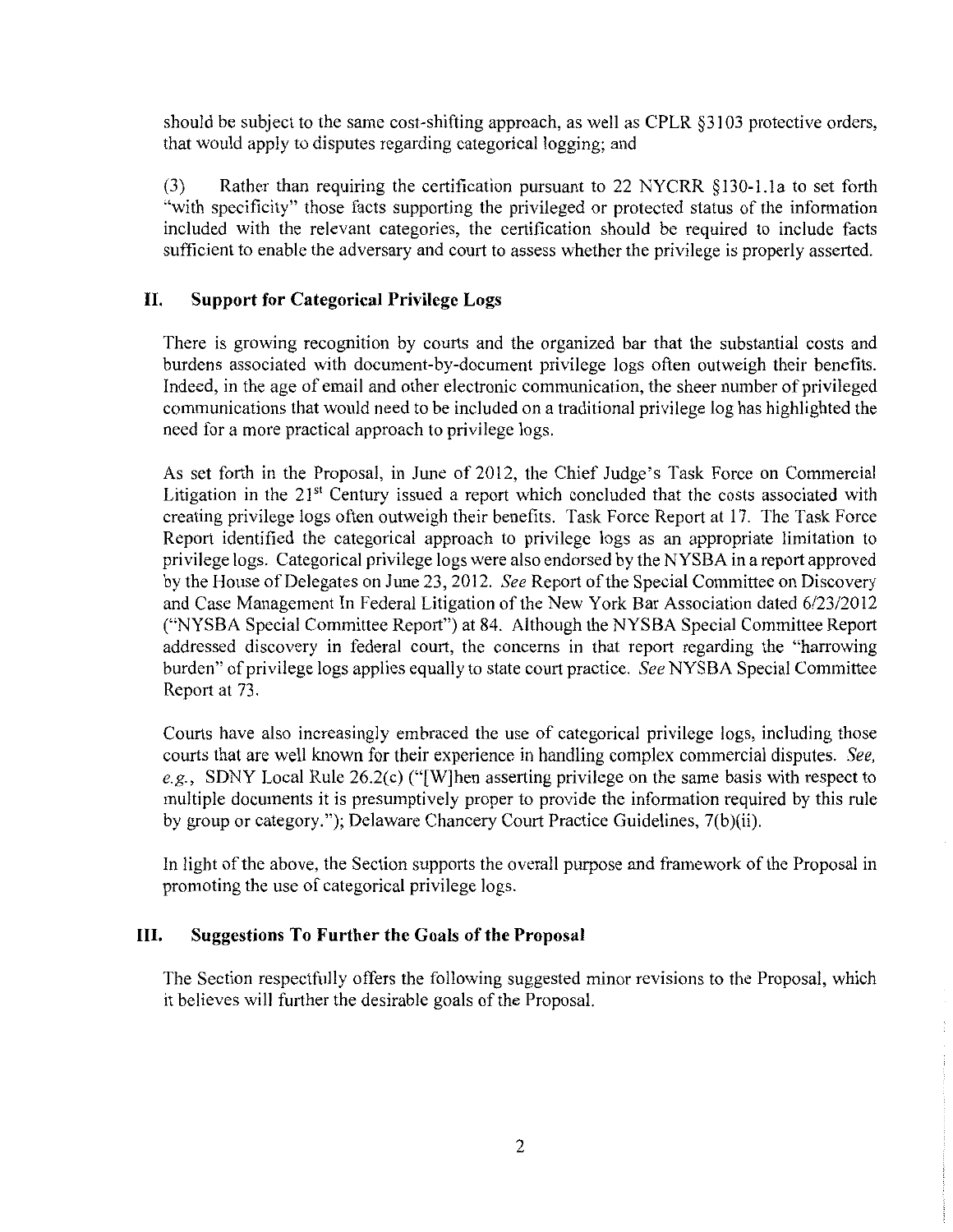### **A. The Proposal Should Not Imply that Cost Shifting is the Only Power That Courts Have To Limit Privilege Logs, And Should Recognize That Courts Can Also Use Protective Orders For This Purpose**

As the Proposal correctly observes, the text of CPLR §3122 suggests that a privilege log would need to be prepared on a document-by-document basis. CPLR §3122 (referring to "each such document"). Presumably for this reason, the Proposal assumes that, despite the Proposal's expressed preference for categorical logging where appropriate, a party to a litigation nevertheless has a unilateral right to insist on a document-by-document privilege log. Based on this assumption, the text of the Proposal clearly indicates that the only way for a court to deal with a party's insistence on a document by document log would be the cost-shifting mechanism that it proposes.

The Section agrees that cost shifting is one sensible way of dealing with a party's insistence on a document-by-document log. However, the Section believes that the wording of the Proposal unfortunately (and probably unintentionally) suggests that cost shifting is the only way for a court to deal with one party's insistence on a document-by-document log. The Section points out that under the plain text of CPLR §3103, a court always has the power to limit or regulate any type of discovery "to prevent unreasonable annoyance, expense ... disadvantage, or other prejudice to any person or the courts." Therefore, although a party may invoke CPLR §3122 to insist on a document-by-document log, it is also true that a court may, by motion by another party or on its own initiative, invoke its power under CPLR §3103 to appropriately limit privilege logs, just as it may limit any other type of discovery. *See, e.g.,* Patrick M. Connors, Practice Commentary, McKinney's Cons Law of NY, CPLR 3103, C3103:1 (hereinafter "CPLR 3103 Practice Commentary") ("The protective order provision applies to 'any disclosure device.' CPLR 3103(a). This means that, although the seeker of the disclosure has brought itself within the range of disclosability set by CPLR 310l(a) and is making use of a device whose own provisions offer no limitations, the court may nonetheless intercede with a protective order under  $3103(a)$ .").<sup>1</sup>

There may well be circumstances where the time, burdens or costs associated with logging on a document-by-document basis is not adequately addressed by cost shifting. For example, a wellfunded litigant in a scorched earth mode of litigation may be willing to impose on his adversary's legal team the extremely burdensome and unnecessary document-by-document logging of what the court views as clearly privileged documents, even if this means that the party requesting the privilege log would need to pay the costs or fees associated with such a useless endeavor. If a

CPLR 3103 Practice Commentary, C3103:1.

<sup>&</sup>lt;sup>1</sup> As Professor Connors explains, all of the discovery available under Article 31 is subject to the ubiquitous protective order authority under CPLR 3103:

The CPLR thus chooses to deal with the problem generally. It establishes in CPLR JIOl(a) a wide realm of disclosability. In other sections of Article 31, it then offers many devices to secure the disclosure. Standing in the background at all times, however, regardless of the disclosure sought or the device used to get it, is CPLR 3103 and its ubiquitous protective order.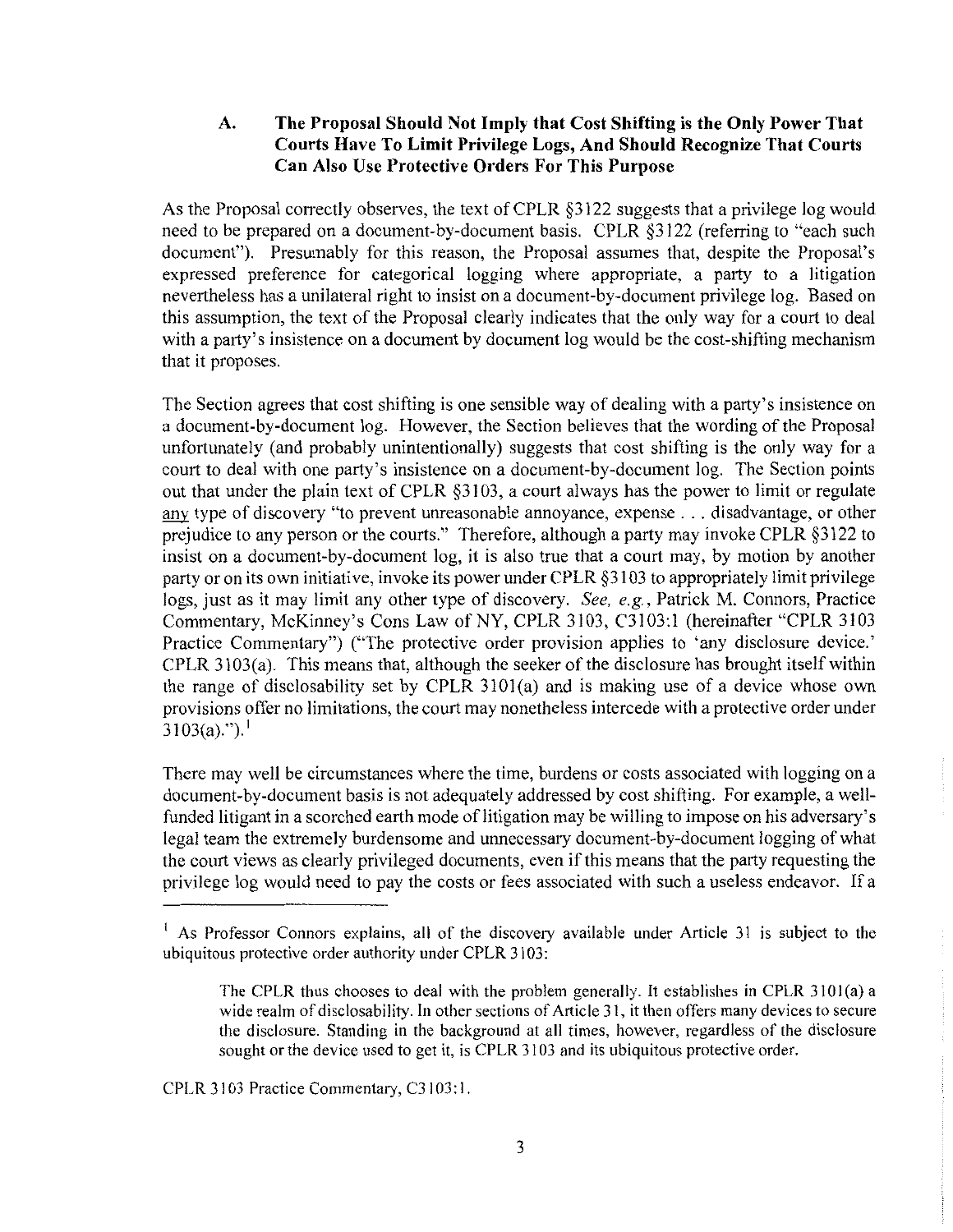court became satisfied that documents falling into certain categories were privileged, and that a document-by-document privilege log project for such clearly privileged documents would be useless, needlessly time-consuming, or interfere with the schedule for the case, under CPLR §3103, a court would presumably have authority to appropriately limit or eliminate the need to embark on such a useless task.

By clarifying that cost-shifting is not the sole mechanism that a court may use to deal with privilege log disputes, and that protective orders may also be employed, the Proposal would further advance its desirable goals. Moreover, such a revision would make the Proposal consistent with how other courts handle disputes concerning categorical privilege logs. *See, e.g., American Broadcasting Companies, Inc. v. Aereo, Inc.,* 2013 WL 139560 (S.D.N.Y. Jan. 11, 2013) (holding that a party may move for a protective order to avoid needing to create a document-by-document privilege  $log<sup>2</sup>$ .

In light of the above, the Section respectfully suggests that the Proposal should not imply that a court is without power in appropriate circumstances to invoke its well established power to limit any type of discovery under CPLR §3103 to avoid, in appropriate settings, the unreasonable expense, burden or prejudice associated with document-by-document logging. Instead, we suggest that the Proposal should add a sentence in the cost-shifting section that simply points out that a court may also deal with privilege log disputes by way of its power to enter protective orders under CPLR §3103 where appropriate. In the least, we suggest that the Proposal should revise the language of the cost-shifting mechanism to make clear that it is one way that a court may address privilege log disputes, and that this is not intended to rule out other appropriate ways of limiting discovery under the CPLR, including protective orders under CPLR §3103.

## **B. The Proposal Should Encourage Parties to Agree to Exclude Certain Presumptively-Privileged Documents From Privilege Logs**

The Proposal does not include a provision which expressly encourages parties to exclude from privilege logs certain types of documents that are presumptively privileged. As many of the courts and commentators who have addressed privilege logs have observed, one key way to limit unnecessary costs is to exclude from privilege logs the following types of documents which are presumptively privileged: (a) communications exclusively between a party and its trial counsel; (b) work product created by trial counsel, or by an agent of trial counsel other than a party, after commencement of an action; and (c) internal communications within a law firm, governmental

<sup>&</sup>lt;sup>2</sup> It could be argued that federal case law regarding protective orders as applied to privilege logs is distinguishable because the advisory committee notes of Federal Rules of Civil Procedure expressly contemplate that categorical logging may be appropriate depending on the circumstances. *See* 1993 Advisory Committee Notes to Rule 26(b)(5). However, as noted above, CPLR §3103 by its terms authorizes a court to limit any type of discovery where appropriate to avoid unreasonable discovery, and therefore the Committee believes that federal case Jaw provides useful guidance on this issue. Given the new realities and burdens that courts and litigants are faced with in the electronic discovery era, it is surely within a court's power under CPLR §3103 to use protective orders to reasonably regulate and limit privilege logs. *See* CPLR 3103 Practice Commentary, C3l03:1.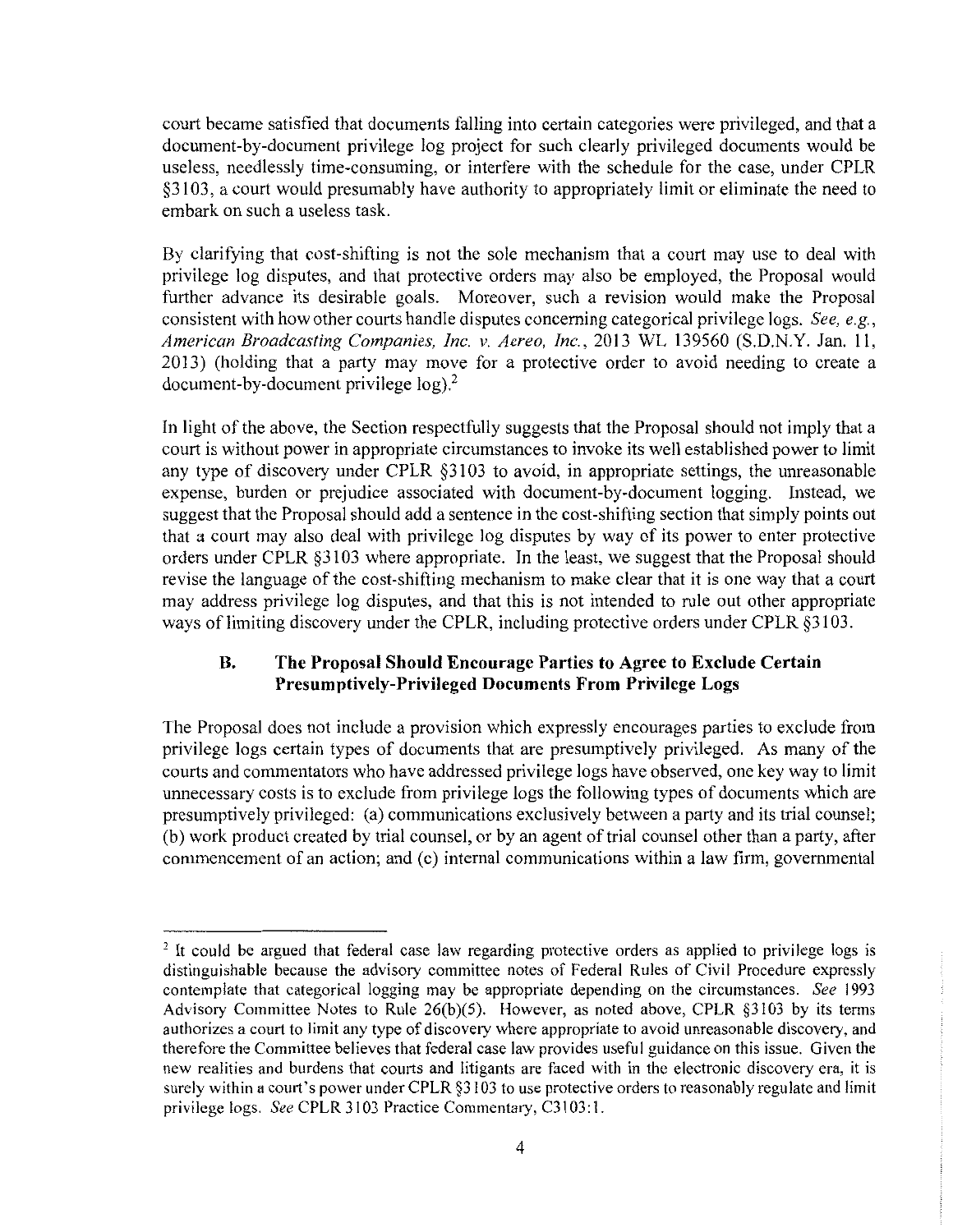law office, legal assistance organization or legal department of a corporation or of another organization.3

Just as the Proposal establishes a preference in the Commercial Division to log by category where appropriate, it is equally as sensible to establish a preference that the parties endeavor to reach agreement as to certain categories of documents that are so obviously privileged that they should not be logged at all. If the parties cannot reach agreement on such presumptivelyprivileged documents, such disputes should be subject to the same cost-shifting approach, as well as CPLR §3103 protective orders, that would apply to disputes regarding categorical logging.

By expressly encouraging agreement to exclude certain types of documents that are presumptively privileged, this will further the overall goals of the Proposal, and will also make the Commercial Division's practices on privilege logs similar to the way other courts have dealt with similar issues.

## **C. The Certification Supporting the Categorical Log Should Require Information Sufficient to Enable The Adversary and Court To Assess The Privilege Assertion**

The Proposal includes a requirement that the certification that accompanies a categorical privilege log shall set forth *"with specificity* those facts supporting the privileged or protected status of the information included within the category" (emphasis added). Instead of using a "specificity" requirement, the Section respectfully suggests that the Proposal should, consistent with applicable case law, simply require that the certification set forth facts *sufficient* to enable the adversary and court to assess whether the privilege is properly asserted.

In assessing the validity of privilege assertions using categorical logs, other courts have generally required the party asserting the privilege to provide "information *sufficient* to enable the receiving party to make an intelligent determination about the validity of the assertion of the privilege." *Automobile Club of New York, Inc. v. The Port Authority of New York and New Jersey,* 297 F.R.D. 55, 61 (S.D.N.Y. 2013). *See also* Delaware Chancery Court Practice Guidelines, 7(c) ("The guiding principle for privilege logs is to provide opposing parties with

<sup>3</sup>*See, e.g.,* Southern District of New York as Rule **ll.D** of its Pilot Project Regarding Case Management Techniques For Complex Civil Cases (listing the above categories as presumptively privileged); Task Force Report at 17 (quoting with approval the Delaware federal court rule that limits logs to communications generated before the complaint is filed); Delaware Chancery Court Practice Guidelines, 7(b)(i) ("The Court generally does not expect parties to log post-litigation communications."); *American Broadcasting Companies v. Aereo,* 2013 WL 139560 at \*2 (S.D.N.Y. Jan. 11, 2013) (encouraging the parties to reach agreement to exclude from privilege logs, among others, documents created after the commencement of litigation and purely internal communications among counsel and their agents); NY SBA Special Committee Report at 82-83 ("Certain types of documents are so obviously privileged that it may serve no purpose to log them at all. A good example would be communications exclusively between a party and trial counsel. Another would be work product ... that an attorney prepares after the filing of the complaint.").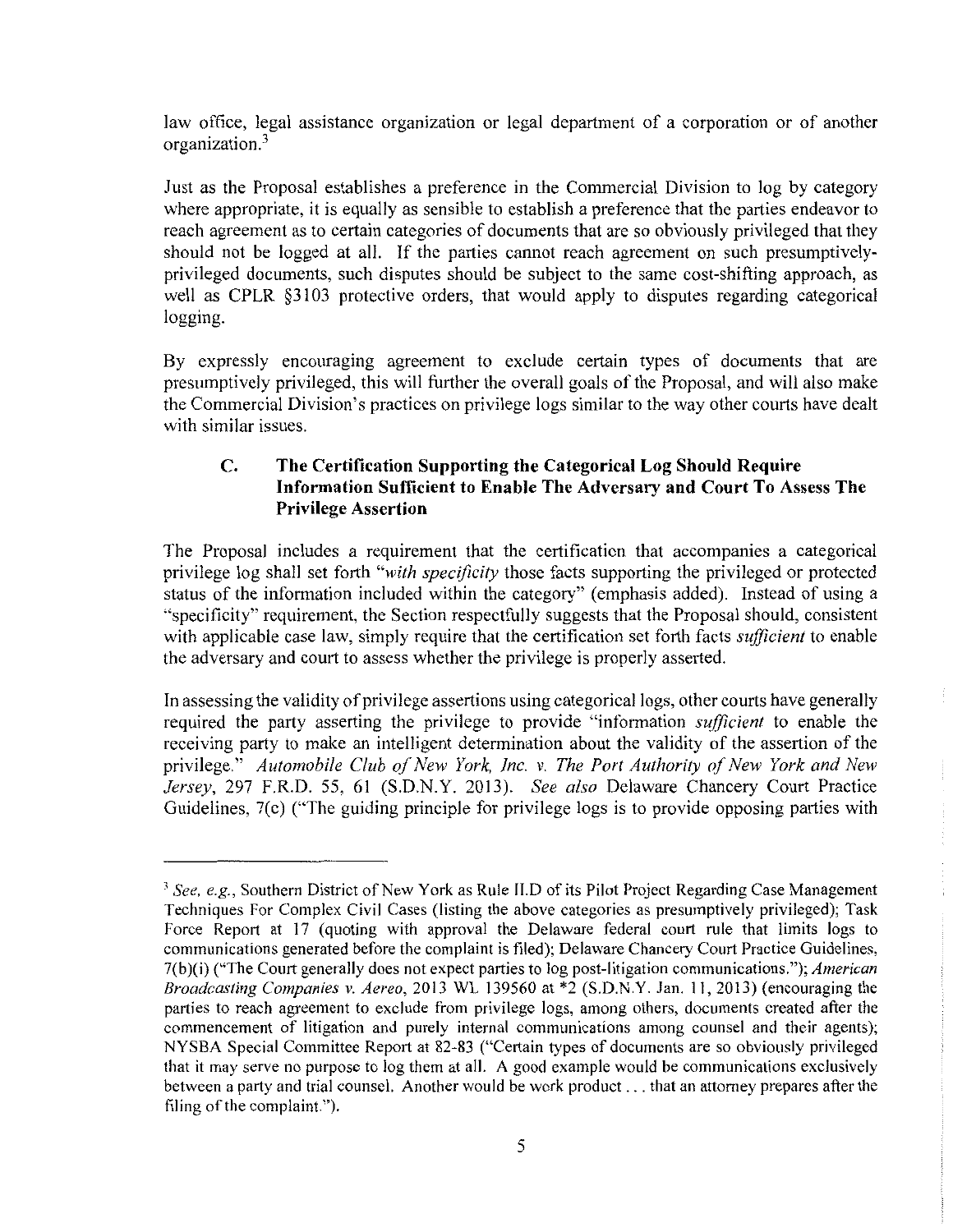*sufficient* information to allow them to challenge decisions to withhold documents for privilege.") (emphasis added).

The Section believes that it would be more prudent to use the well-established "sufficiency" standard, rather than the "specificity" standard included in the Proposal. If the rule required certifications to meet a specificity standard, it is much more likely to generate disputes about whether a party included specific enough information about the topics that must be included in a certification. This would only create an opportunity for parties to impose needless burdens on the adversary and the court, and could threaten to undermine the overall purpose of the Proposal, which is to streamline a process that is far too complicated and expensive. Logic and relevant authority suggest that a more practical standard is one that asks: Has the party asserting privilege on a categorical basis provided sufficient information so that the adversary and court can assess the asserted privilege? If the answer is yes, then this should end the inquiry.

#### **IV. Recommendation**

For the reasons explained above, the Section commends the Advisory Council for the welcome reform reflected by the Proposal, and endorses the overall purpose and framework of the Proposal. The Section respectfully requests that the following minor suggestions be considered, which are consistent with rules that have been adopted by other courts and which further the overall purpose of the Proposal:

(I) Rather than implying that the sole means for a court to deal with a party who refuses to accept a categorical privilege log is the cost-shifting approach set forth in the Proposal, the Proposal should acknowledge that a court may also exercise its power under CPLR §3103 to enter a protective order to limit or eliminate the need for a document-by-document privilege log where appropriate in order to prevent unreasonable expense or burden;

(2) The Proposal should encourage counsel to agree that categories of presumptively-privileged documents may be excluded from privilege logs (including categorical privilege logs), including: (a) communications exclusively between a party and its trial counsel; (b) work product created by trial counsel, or by an agent of trial counsel other than a party, after commencement of an action; and (c) internal communications within a law firm, governmental law office, legal assistance organization or legal department of a corporation or of another organization. If the parties cannot reach agreement on such presumptively-privileged documents, such disputes should be subject to the same cost-shifting approach, as well as CPLR §3103 protective orders, that would apply to disputes regarding categorical logging; and